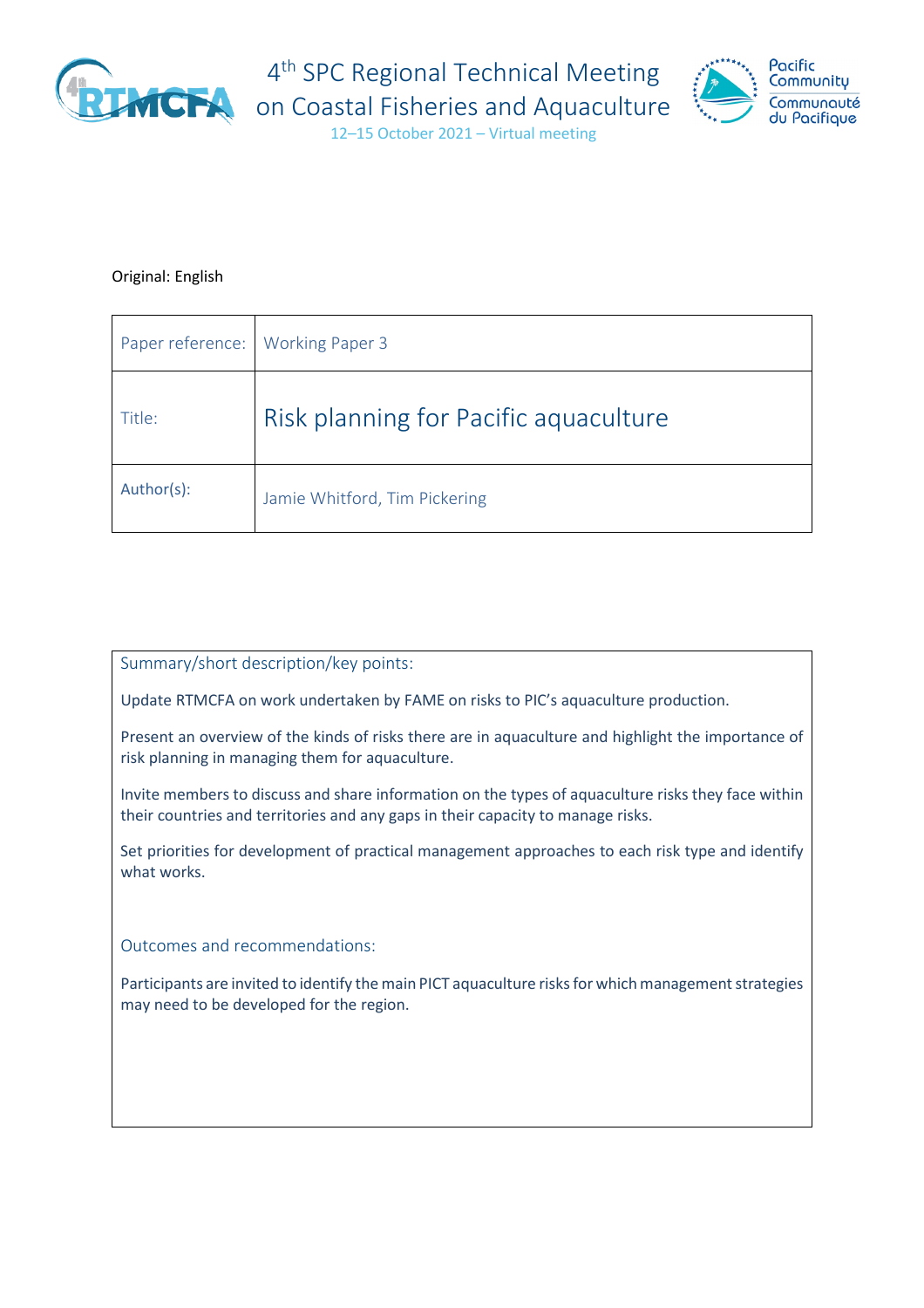

# Risk planning for Pacific aquaculture

# *What is aquaculture risk?*

- 1. Aquaculture is a key sector for development in the Pacific region and contributes to meeting nutritional, economic, and social needs of our people. Developments in aquaculture in the region continues to be constrained by key challenges relating to a high degree of risks which affects the growth of the sector and therefore limiting confidence in investment.
- 2. For the Pacific as elsewhere, aquaculture operations contain risks that need to be managed, to ensure sustainable production. Risk refers to the "*effect of uncertainty on objectives.*" For aquaculture, risk can be expected to result in stock losses. Risk in aquaculture is higher than in agricultural production, simply because the biology of the animals and plants under culture is less well known than those used for agriculture. This is the case for mariculture, with marine finfish production only being technologically sustainable since the 1970's, while agricultural experience extends back 10 000 years, in PNG for example. This results in an uncertainty of knowledge and decision making.
- 3. For Pacific island aquaculture ventures, risk analysis and planning may contribute to improving outcomes. Identification of aquaculture risks and their management potentially reduces their impact, improving stock performance and cash flow. It allows an approach where the uncertainty of knowledge does not result in a lack of decision-making.

# *What kinds of aquaculture risks are there?*

- 4. Aquaculture risks can be broadly classified into socio-economic risks and physical risks. The first includes social, economic, marketing and production risks; while physical risks include natural disasters and infrastructure damage. Socio-economic risk may also include the impact of an aquaculture operation on its surrounds, while physical risks generally focus on risk to the aquaculture operation itself.
- 5. For Pacific island aquaculture, socio-economic risks include financial risks (production threats reducing yield or market threats affecting price), social risks (security threats, tenure and opportunity costs), food safety and health risks (stock for consumption being contaminated by chemical or biological hazards or health and safety risks to staff), ecological risks (hazards to the natural environment from aquaculture production from escaping stock predating or competing with endemic species, or their pests and pathogens negatively affecting the environment). Genetic risks, genetically improved stock or those produced from a limited gene pool have the potential to affect wild stock and reduce the natural genetic variability of wild stocks and physical risks from natural disasters, such as cyclones, pose a significant hazard.

# *Qualitative and quantitative risk analysis.*

6. Aquaculture risk management involves the following steps: the **identification** of the risks (threats), assessing the **probability** of each risk, assessing the **impact** (consequence) of each risk, and proposing practical **management** of each risk, while considering its probability and impact.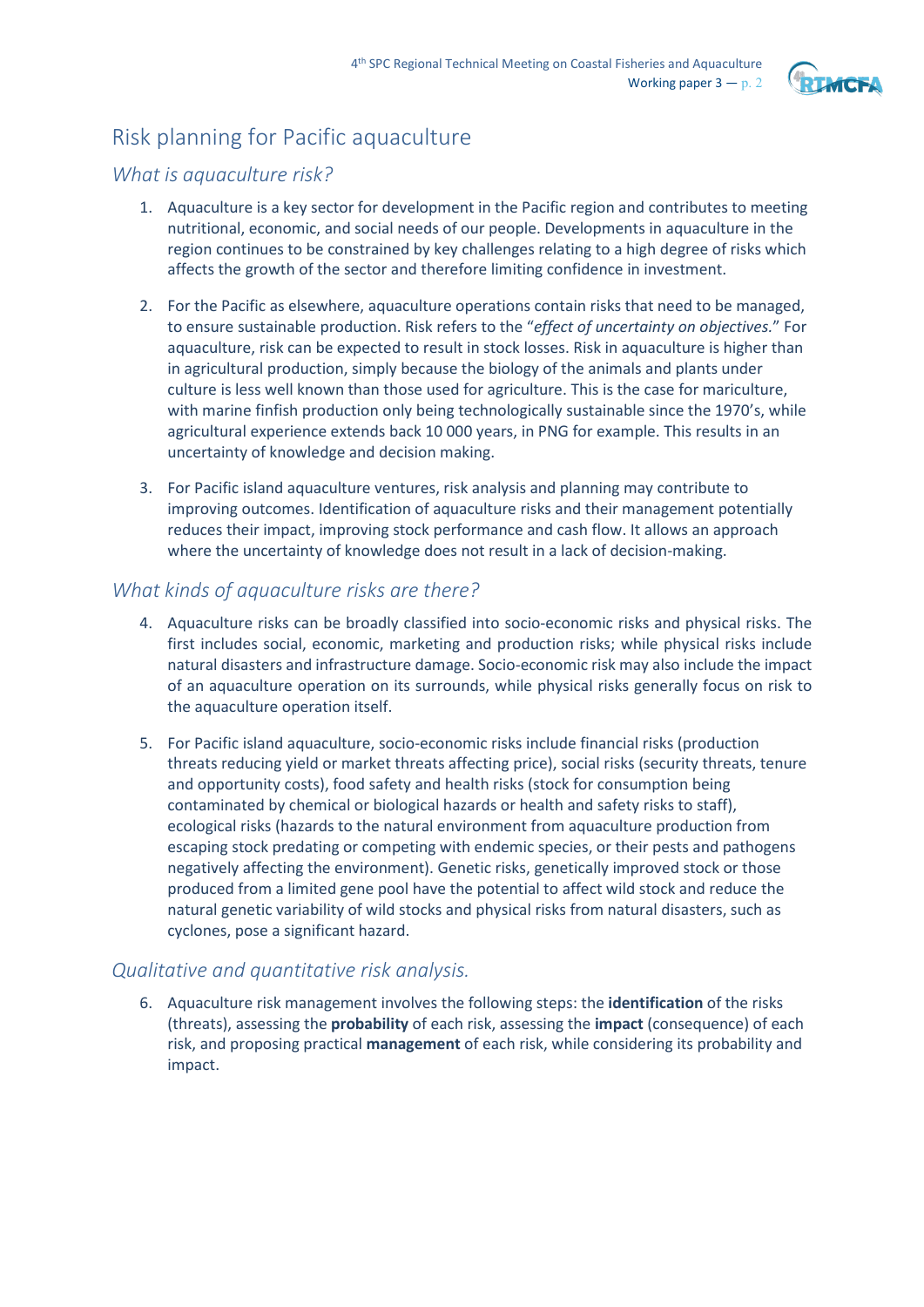

- 7. A qualitative risk analysis is an informed *subjective* consideration of its probability and impact, while a *quantitative* risk analysis is informed through measurable financial impacts on the budgets and cash flows of an aquaculture operation. A qualitative risk assessment could be performed for all aquaculture projects, though quantitative risk analysis may not be required.
- 8. A quantitative risk analysis that may be practicable for PIC's aquaculture operations, is to determine the Expected Monetary Value (EMV) of risks **identified**. This involves the calculation, or estimate, for both the **probability** and the **impacts** of **identified** risks. EMV calculates **probability** as the number of risk events happening divided by the total number of events or time, and **impact (cost impact)**, as the amount having to be spent to manage the **impact**.
- 9. For a Pacific island aquaculture operation example below, the use of both qualitative, quantitative (EMV) Risk Analysis is undertaken for a developing pearl oyster aquaculture project in Fiji.

# *Case study: Community marine farm development in Fiji.*

- 10. A community has secured funding and partnerships to develop a marine farm to on-grow and harvest pearl oysters produced in a commercial hatchery, for both meat and shell.
- 11. They have drafted a business plan to understand the resources needed and returns projected for the project over a ten-year period.
- 12. Within the community they have developed a **qualitative** risk analysis based on their own experiences with the adjacent commercial pearling industry that some community members have been employed in.
- 13. An analysis of the quantitative impact of identified risks on their revenues has been added also to their business planning.

#### *Qualitative risk analysis*

14. Risks identified include the physical risks of disease, predation, and cyclones and the socioeconomic risks of a reduced or absent market and theft as shown in Table 1. Qualitatively in the experience of the community, the risk of disease is the most difficult to manage and with the highest consequences.

| Risk           | Likelihood      | <b>Consequence</b> | <b>Risk rating</b> | <b>Management</b>        |
|----------------|-----------------|--------------------|--------------------|--------------------------|
| <b>Disease</b> | <b>Moderate</b> | <b>High</b>        | <b>High</b>        | Restock                  |
| Predation      | <b>High</b>     | Low                | Moderate           | Increase labour and tech |
| Cyclone        | <b>Moderate</b> | Low                | <b>Moderate</b>    | Submerge marine farm     |
| No market      | Low             | <b>High</b>        | Moderate           | <b>Identify markets</b>  |
| Theft          | Low             | Low                | Low                | Community management     |

#### Table 1 Qualitative risk assessment (matrix) of the community marine farm.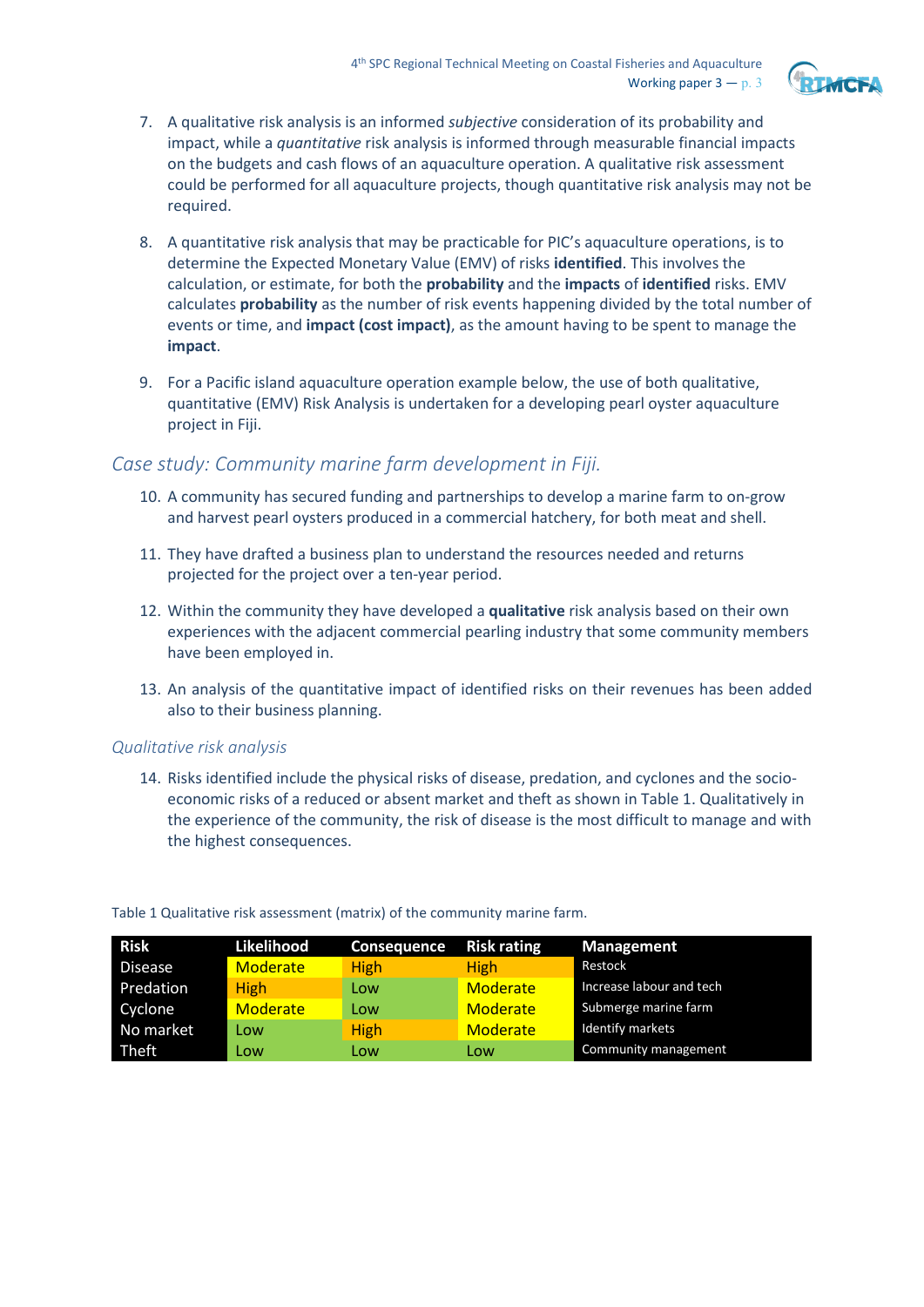

## *Quantitative risk analysis*

15. To perform a quantitative risk analysis and estimate the expected monetary value (EMV) of each identified risk needs data to establish its probability and the impact of its loss or damage on the operation. The EMV of each risk is simply its probability multiplied by its cost impact and is shown in Table 2.

| <b>Risk</b>  | <b>Probability</b> | <b>Cost impact</b> | <b>EMV</b> | <b>Total EMV</b> (financial reserve) |
|--------------|--------------------|--------------------|------------|--------------------------------------|
| Disease      | 30%                | \$36 000           | \$10 800   |                                      |
| Cyclone      | <b>16%</b>         | \$30 230           | \$4,836    |                                      |
| Predation    | 30%                | \$37 520           | \$11 256   |                                      |
| No market    | 5%                 | \$76 000           | \$3,800    |                                      |
| <b>Theft</b> | 5%                 | \$4000             | \$200      | <b>FJD \$30 892</b>                  |

Table 2 Risk analysis of the community marine farm

#### **Risk of cyclone**

- 16. The risk of cyclone damage is examined in detail by several agencies in Fiji and Fiji has experienced 4 **severe** cyclones causing widespread damage in the last 25 years. The probability of a **severe** cyclone affecting the marine farm over the 10-year project would be expected to be 16%.
- 17. The cost impact of a severe storm contains a level of uncertainty but is likely to damage the capital structure of the marine farm and cause a loss of stock. This is likely to be FJD 30, 230 (calculated from the production plan) assuming 25% of infrastructure and all anchors and 25% of stock are recoverable.

#### *Probability: 16% Cost Impact: FJD \$30 230*

#### **Risk of disease**

18. Diseases of pearl oysters are known throughout the industries in the PIC's. To determine the probability of a disease event occurring we can look at peal oyster disease outbreaks reported. The probability of a disease outbreak can be calculated as 30%.

*Probability: 30% Cost Impact: FJD \$36 000*

#### **Risk of predation**

19. Pearl oysters, especially spat and juveniles, are a prey for a variety of fish and invertebrate predators. Predation can be reduced with options such as site selection, labour efforts in controlling, and by an additional investment in culture gear.

*Probability: 30% Cost Impact: FJD \$37, 520*

#### **Risk of no market**

20. Markets for pearl meat have been long established in S.E. Asia.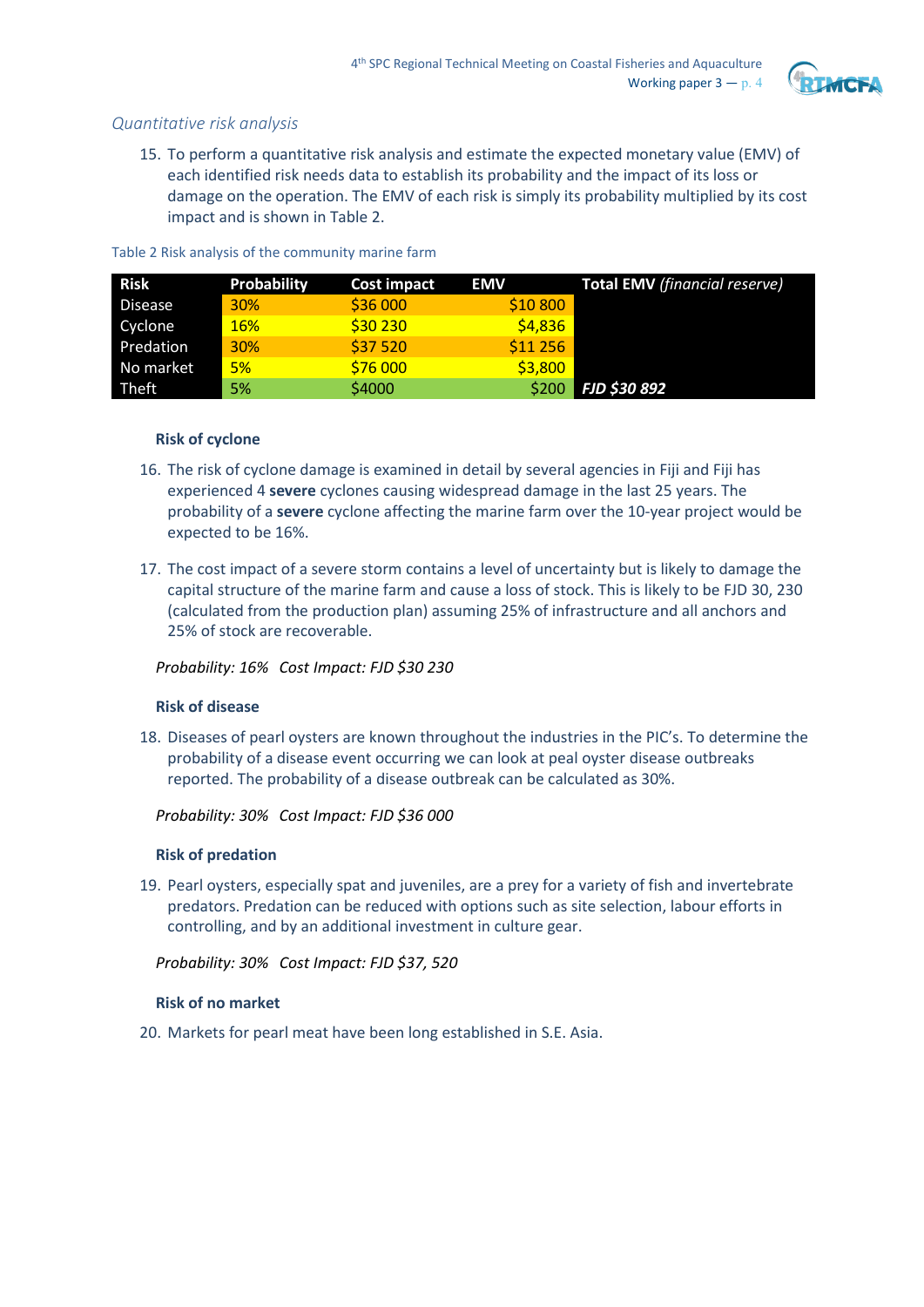

21. With a prospective domestic tourism market also, the risk of no market is likely to be low, the cost impact of having no market would be high.

*Probability: 5% Cost Impact: FJD \$76 000*

#### **Risk of theft**

- 22. The risk of theft to the community pearl farm is judged as low by the community themselves, the site protected by traditional structures in place and the proximity of the community to the farm site. This tenure is strengthened by the formation of a legally recognized community trust and the trust's acquisition of an aquaculture license.
- 23. The risk of theft also includes financial impropriety, this could be managed by the operating budget containing provision for bookkeeping and auditing.

The cost impact of theft is also thought to be small.

*Probability: 5% Cost Impact: FJD \$4000*

## *Summary*

24. While the certainty of the **quantitative** analysis is affected by the use of incomplete or developing data, in this example, particularly for probabilities of the risks of **no market** and **theft**, the calculation of EMV has allowed for the provision of a reasonable and practicable financial contingency to be incorporated into the community marine farm budget.

# Actions

• Identify and prioritise those aquaculture risks that members face for which capacity to manage them is insufficient, needing sub-regional and regional efforts to help address them.